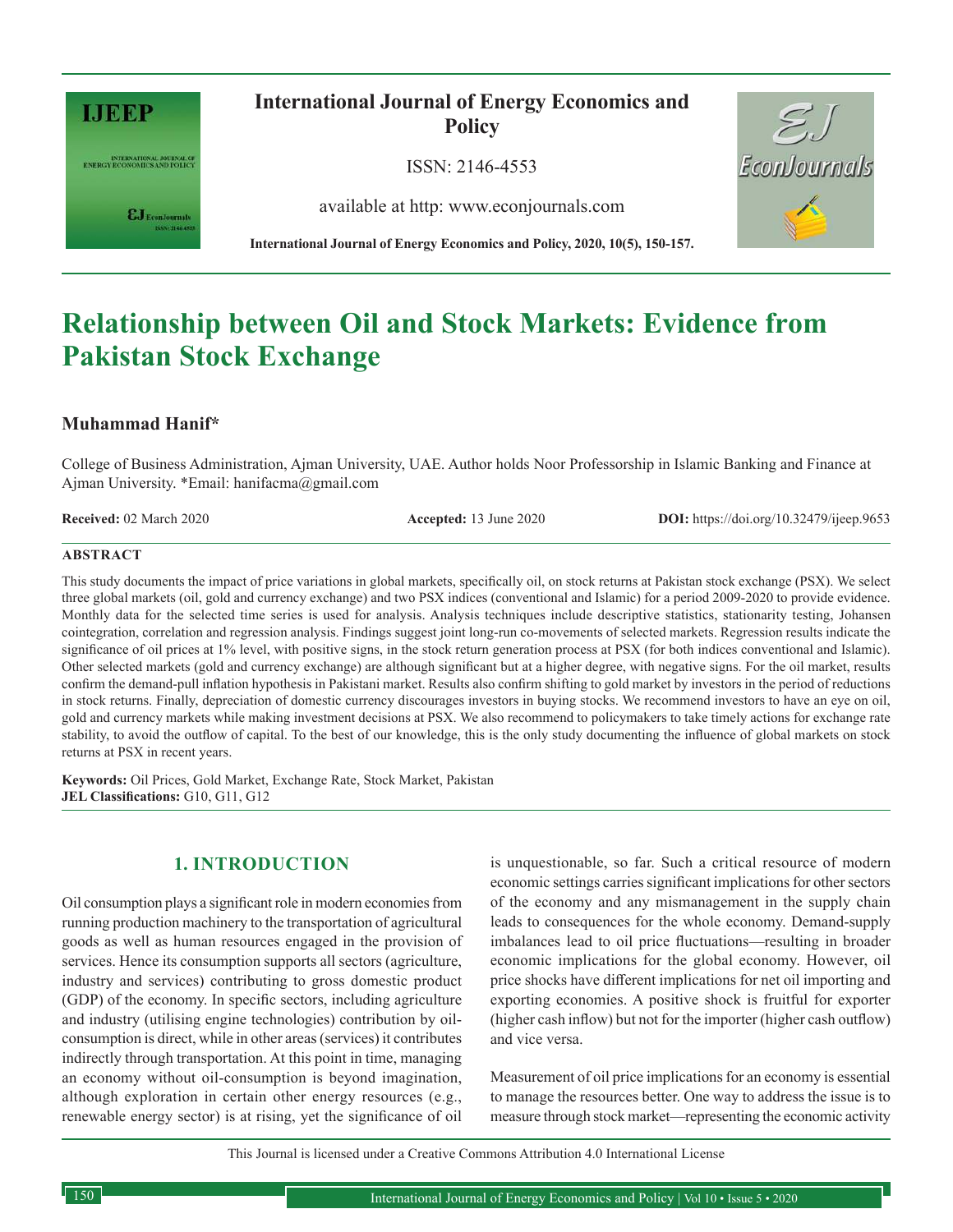in an economy. Although not all companies, especially, Small and medium enterprises (SMEs) are represented at a stock market, still the stock market is considered a good indicator of economic activities within a country (in the absence of any other more inclusive barometer). Theoretically, it is justified that response to oil price shocks is different for oil-exporting and oil-importing economies. Also, empirics support this assertion to an extent. Hence, we may expect a positive association of oil prices and the stock market in exporting economies due to higher cash flows to the oil sector and demand for stocks ([Alexander, 2017]; [Hussein et al., 2018]) and vice versa—negative association in oil and stock markets in net oil-importing economies due to rise in the cost of production (Chang et al., 2019). However, considering the oil market as an investment avenue, such association may be negative in the oil-exporting economy. Furthermore, the association between oil prices and the stock market in the importing economy may be positive based on demand-push inflation in oil prices, signalling higher economic activity—leading to extended demands for stocks. Hence, we cannot conclude about the direction of the relationship between stocks and oil market, unless to study a particular market.

The literature identifies association as well as independent movements between stock and oil markets. However, evidence supporting association of both markets (e.g., [Ewinga & Malik, 2016]; [Ammar and Mahmoud, 2020]; [Shabbir, 2019]; [Shirazi and Meibodi, 2020]) is far more than independence in movements ([Berna and Istemi, 2015]; [Chikezie et al., 2019]). Furthermore, in case of association between oil and the stock market, literature documents positive ([Roberto et al., 2017]; [Shirazi and Meibodi, 2020]) as well as negative ([Xanthi et al. 2016]; [Filis et al., 2011]) relationships. Literature has documented the association of oil and stocks in multiple regions; however, evidence from South Asia is lesser than the size of the community. We have some evidence from Indian market (for example [Priyanka and Kumar, 2020]; [Ankit et al., 2018]), but same lacks for other countries, hence a gap in the literature exists, which this study is expected to fill. We document the association of oil and stock markets in the secondlargest market (Pakistan) in South Asia. Oil has a significant contribution to the domestic economy and consumes a major chunk of money spent on imports (at times close to 30%) (SBP, 2015). This research is conducted to document the impact of oil price shocks on stock return generation process at the Pakistan stock exchange (PSX) for a recent period, post-global-financialcrisis (2009-2020). Two other global markets (gold and currency) are used as control variables. Another uniqueness of this study includes documentation of volatility transmission from oil to stocks in comparative settings of Islamic and conventional indices. We document the association of oil and stocks for the latest 128 months sample period (2009-2020) through cointegration and regression techniques. Findings suggest the significance of oil market variations in stock return generation process at 1% level (for conventional as well as Islamic indices).

Rest of the study proceeds as following. A selected review of the literature is presented in section II, followed by the methodology in section III. The analysis is presented in section IV, while section V concludes the study.

# **2. LITERATURE REVIEW**

Association of oil and stock markets is well-documented in the literature. Oil contributes to stock returns generation positively as well as negatively. Increase in oil price may lead to a rise in the cost of production, resulting in a lesser profit to investors—leading to a decrease in the stock market. Alternatively, the increase in oil prices may signal demand push hypothesis—leading to a belief of increased economic activities—and demand for stocks increases. For net oil-exporting countries, the relationship is expected to be positive based on the higher demand for energy stocks. Empirics have documented positive as well as a negative association of oil and stock markets. A brief review is presented hereunder.

To start with global markets in North America and the European region, literature provides evidence on the association of stocks and oil markets. Ewinga and Malik (2016) report substantial volatility spillover between oil and stock markets after considering structural breaks from the USA between 1996 and 2013. The negative association of oil and the stock market is reported by Xanthi et al. (2016) for USA market after examining the daily data from 1995 to 2014 through the application of generalised autoregressive conditional heteroskedasticity (GARCH). However, Positive association between oil and the stock market is documented by Hussein et al. (2018) for Canadian market (net oil exporter) after studying monthly data from 1986 to 2015 through the application of regression and VECM. Zhang et al. (2020) study electricity stocks in North America and Europe for 2009-2019 and document greater volatility spillover from oil to stocks than natural gas to the stock market. Authors further conclude that the relationship is stronger in Europe than North America during the review period. Filis et al. (2011) study six markets including three oil-exporting (Canada, Mexico, Brazil) and three oil-importing (USA, Germany, Netherlands). Results provide evidence of the negative effect of oil prices in all stock markets, except for the 2008 financial crisis. On the other hand, Roberto et al. (2017) report interesting findings from the Latin American markets. The authors study six markets (Argentina, Brazil, Chile, Colombia, Mexico, and Peru) for a period 2000-2015, using monthly data through the application of panel data techniques. Results support the positive effect of oil prices on stock returns, irrespective whether a country is exporter or importer of oil. Chang et al. (2019) study association between three important financial markets (the USA, UK and China) and two global oil markets (WTI and Brent) for a more extended period of 1988-2016 by applying the BEKK model. Findings suggest that UK and USA financial markets have a negative association with oil in post-GFC (global financial crisis) period, while for china results are mixed. Horobet et al. (2019) study transmission of volatility between European Union financial sector and oil market for a period 2010-2018, by Auto-regressive distributed lag (ARDL) specifications. Findings reveal that financial sector stocks are exposed to oil price risk in the long run.

A vital oil-exporting region in the world is the Middle East. Certain studies have focused on documenting the association of oil and stocks in this region, especially GCC (gulf cooperation council) countries. Ammar and Mahmoud (2020) document results for Dubai market through the application of multivariate autoregressive conditional heteroscedasticity (MGARCH) model from 2010 to 2018. Findings reveal transmission of volatility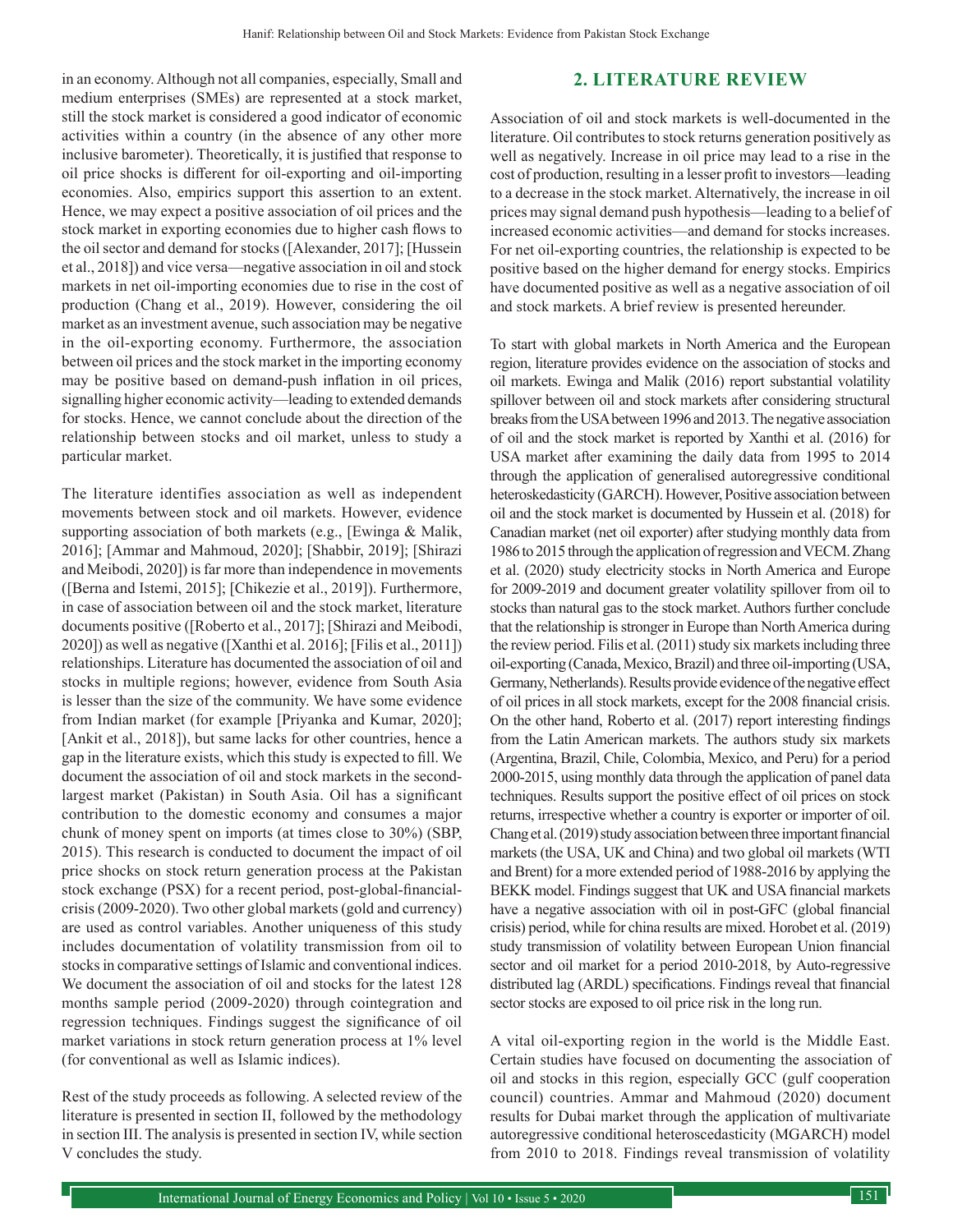between oil and energy stocks market. Abdul (2020) documents long-run association of oil and stock market for an important oilexporting country (Saudi Arabia) by examining data from 2000 to 2017 through the application of vector auto regression (VAR) methodology. Hani (2019) reports findings from the GCC region for a period of 2011-2017 through the application of exponential smooth transition (ESTR) model. In three countries (Saudi Arabia, Kuwait and Bahrain) negative fluctuations in oil prices depict larger impact on stock returns than positive fluctuations, while an asymmetrical relationship is documented for the Omani market. However, Shabbir (2019) reports that volatility in oil prices significantly impact the stock returns in all Gulf stock markets. The author examined data from 2008 to 2017 through the application of VAR model, impulse response function (IRF) and the Granger causality tests. Mohamed and Julien (2009) test linear and nonlinear short-run relationship between oil prices and stock markets in the GCC region by using weekly data for a period 2005-2008. Results provide partial support for the hypothesis. Qatar, UAE and Oman markets show a positive relationship, while KSA, Kuwait and Bahrain display independent movements. In a recent study, Mohamed and Hasan (2018) document two-way causality between oil and stock markets in the GCC region during 2005-2015. Sina et al. (2018) reports a positive association between oil and stock markets in Iran after studying data from 1993 to 2014 through the application of GARCH and ARDL models. The findings are confirmed by Shirazi and Meibodi (2020) for the Iranian market based on quarterly data for 17 years (1991-2007) by applying Nonlinear Autoregressive Distributed Lag (NARDL) model. Berna and Istemi (2015) finds little evidence of volatility spillover from oil to stock markets in Turkish economy during 1990-2011 period, while Polat (2020) documents a negative association between oil and stock markets in Turkey on a data set from 1988 to 2018.

Caspian-basin region is one of the significant oil exploration and trade markets. A positive impact of rising oil prices is expected in the Russian market (exporter) (Yurievich, 2018). The findings of a positive association between oil and stock markets in Russia are confirmed by Hazem and Akhsyim (2017) after studying 16 years (2000-2015) data through the application of VECM. Alexander (2017) also document the positive association of stock market and oil prices in Russian institutional settings for a period 2003-2017 based on weekly data through the application of VAR model. In a recent study Kose and Ünal (2020) document the higher impact of negative oil price shocks (than positive) on stock returns in three Caspian-basin oil-exporting countries (Iran, Kazakhstan and Russia) during the period 2005-2018.

South and Southeast Asia host close to 1/3rd of the global population is one of the major consumers of oil globally. Literature carries some evidence on the relationship between oil and stocks in this region. Priyanka and Kumar (2020) study Indian market (netimporter) through the application of ARDL model using monthly data for 19 years (2000-2018) and document the significant positive impact of oil market variations on stock returns in short as well as in the long run. Chinnadurai et al. (2019) also, report similar results for a few Indian aviation stocks from 2007 to 2018 by using Granger causality tests. Ankit et al. (2018) document impact of oil prices on the Indian stock market using weekly data between 2010 and 2017. Results support the positive impact of crude oil futures prices on the energy index. Mohammad et al. (2017) study the Indonesian market from 1996 to 2016 by applying VAR techniques. Findings suggest a significant relationship between oil and stock markets during higher oil prices period. Also, the positive association between oil and stock markets is documented by Pasrun et al. (2015) for the Indonesian market from 2004 to 2013 by using VAR technique. Negative long-run association of stocks and oil markets reported by Ekhlas et al. (2017) for the Malaysian market based on sample period 1991-2016 through the application of ARDL.

East Asian growth economies (China, Japan and South Korea) depend on oil consumption and fall in the list of top five oil importers, along with USA and India in 2018<sup>1</sup>. Specific studies have focused on the relationship between oil and stocks in this region, in recent times. Cai et al. (2020) study the relationship between oil and East Asian stock markets (China, Japan and South Korea) using daily data from 2000 to 2016. Authors document the usefulness of crude oil in portfolio diversification but for the short term. Khan et al. (2019) study association of oil and Shanghai Stock Exchange (China) for a period 2000-2018 and finds a negative relationship by using ARDL technique. The results of negative association (for the short run) are confirmed by Hsiao et al. (2019) after studying the relationship between oil and renewable energy stocks in china for a period 2014-2018.

Finally, a selected review from the African region. Chikezie et al. (2019) study relationship between the stock market and oil prices in Nigerian settings, using monthly data from 1994 to 2016 through the application of ARDL and bound testing models. Findings suggest a lack of significant integration in short as well as long run. The findings are confirmed by Felix et al. (2019) in another study on the Nigerian market. The author used monthly data from 1985 to 2017 through the application of VAR model. Similar results are documented by Olamide et al. (2017) in Nigerian institutional settings through the application of OLS by using annual time series from 1985 to 2014. However, findings documented by Olugbenga (2012) show an association of oil and stock markets in short as well as in the long run, during 1985-2009 period.

A selected review of literature depicts the association of stocks and oil markets, with a little evidence on lack of integration and volatility spillover. Furthermore, evidence supports both hypotheses, including positive and negative association. South Asian nations are less represented in the literature. Few studies on the association of oil and stocks are conducted in the Indian market. However, we could not find evidence in the literature on the relationship between oil and stock returns from Pakistani institutional settings (the second-largest market in South Asia). This study is expected to fill this gap in the literature.

# **2.1. Institutional Settings**

Pakistan is a net oil-importing country, and oil consumption is one of the major energy sources in Pakistan. Oil has a significant contribution to the domestic economy and consumes a major

<sup>1</sup> http://www.worldstopexports.com/crude-oil-imports-by-country/ accessed on March 28, 2020.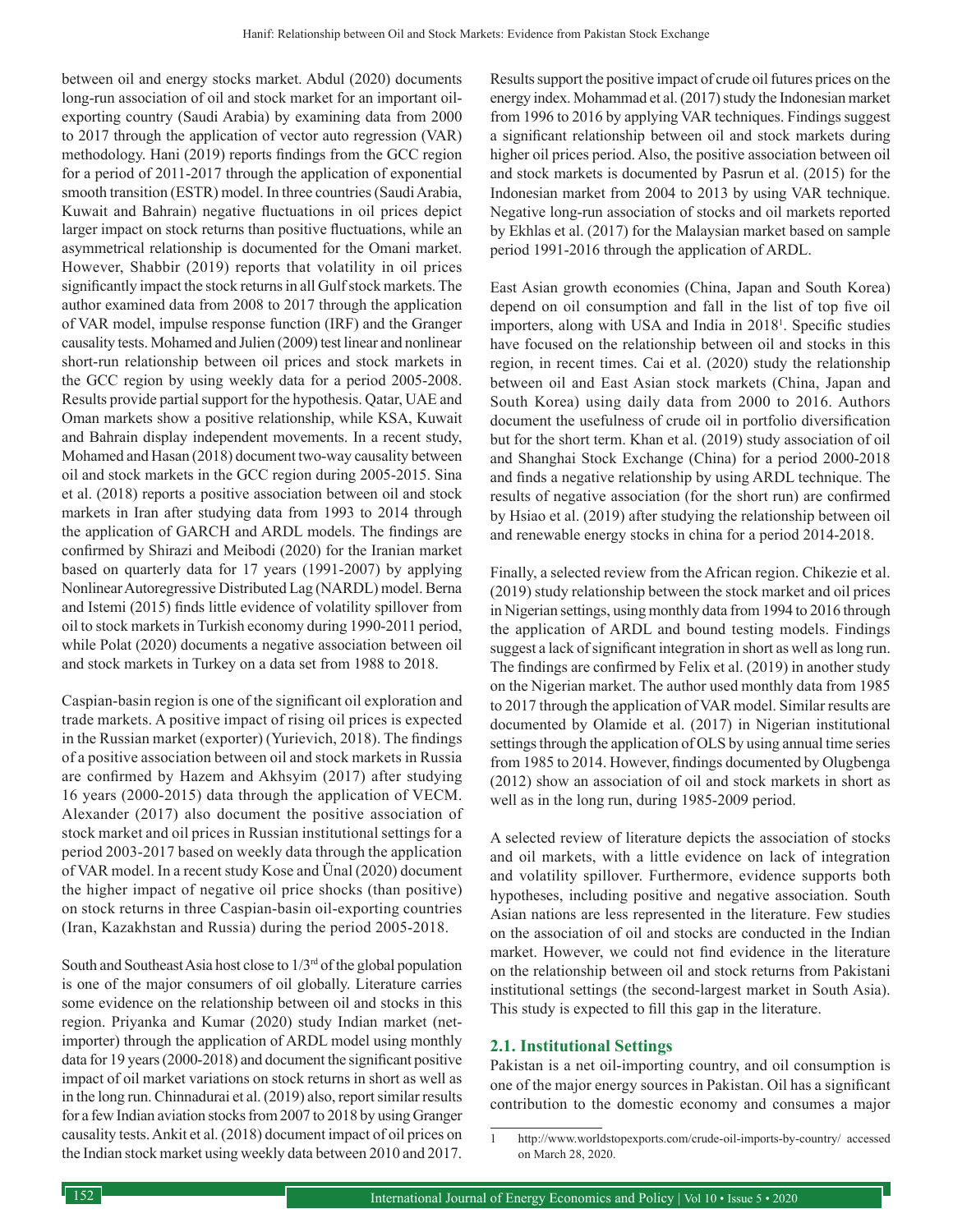chunk of money spent on imports (at times close to 30%) (SBP, 2015). In oil consumption, Pakistan has ranked  $33<sup>rd</sup>$  in the world while 53<sup>rd</sup> in oil production. The country has 354 million barrels of proven oil resources, which is equivalent to 1.7 times its annual consumption. Pakistan consumes 556,000 barrel of oil per day (per capita consumption 42 gallons, per year) (Worldometers, 2016). Pakistan stock exchange (PSX), established in 2016 by merging three stock exchanges in Pakistan (Karachi Stock exchange [1947], Lahore stock exchange [1970] and Islamabad stock exchange [1989]). Securities and Exchange Commission of Pakistan (SEP) regulate the market, established in 1997 (earlier known as Corporate Law Authority—CLA). Pakistan has experienced growth in the 1960s; however, nationalisation of 1970s put break. In the 1990s, Pakistan started the privatisation program and introduced reforms at the stock market (Qayyum and Kemal, 2006). KSE all shares, KSE-100 and KMI-30 are major indices. KSE-100 represents conventional stocks, and KMI-30 is an Islamic index. KSE-100 includes 100 companies listed on PSX, representing multiple sectors and higher market capitalisation. KMI-30 represents Islamic stock market and consists of 30 leading *Shari'ah* compliant companies<sup>2</sup>. PSX has shown growth momentum during the review period (Figure 1). The market was declared Asia's third-best performer in 2016 by Bloomberg<sup>3</sup>. In May 2017, KMI-30 Index reached to 87,448 (from 12,939) and KSE-100 index to 50,592 (from 7,721) in July 2009. Average annual growth is 81% (KMI-30) and 69% (KSE-100). From mid-2017, PSX started the decline, primarily due to political uncertainty in the country.

# **3. METHODOLOGY**

#### **3.1. Data**

Sample period is from 6/2009 to 2/2020. We select 2009 as the starting point because of the availability of Islamic stock index

3 https://www.bloomberg.com/news/articles/2016-12-28/here-are-the-bestand-worst-performing-assets-of-2016 accessed on March 30, 2017.

(KMI-30) at the Pakistani market. KMI-30 was started in 2008 and data is available from 2009 onward, from the selected database. Monthly data for selected variables including stock market (KMI-30; KSE-100), Oil prices (crude oil WTI futures), gold prices (gold futures) and exchange rate (PKR/USD) is downloaded from Fusion Media Limited (www.investing.com/). Our variable of interest is oil market volatility transmission to stocks, while gold and currency are used as control variables. Data trends (in log series) are presented in Figure 2, Panel-A. Although the graph depicts variations, however, overall upward joint movement of series exists in the initial period. In the later-half, indications of oil-price fluctuations are depicted. Panel-B depicts trends in log return series (differenced data) very close to a random walk.

#### **3.2. Econometrics**

The level of co-movement, as well as cause and effect, are documented through formal testing in the next section. We employed the standard Johansen cointegration test to document long-term co-movement of the time series. In order to determine the stationarity status of data (to run cointegration at log series and regression at log-return series), we calculated the group unit root test (Individual Root-Fisher-ADF).

Raw prices converted into log-returns by using the following equation:

$$
r_t = \ln(\frac{p_t}{p_{t-1}})
$$
\n<sup>(1)</sup>

 $r<sub>t</sub>$  is the return over time; *ln* is natural log;  $p<sub>t</sub>$  price in the current month; and  $p_{(t-1)}$  price in the previous month.

To check the issue of multicollinearity, we applied the correlation test. Regression model estimated separately for Islamic (KMI-30) and conventional (KSE-100) stock markets. Following is the basic regression model tested in this study.

$$
(r_t) = a_t + b_1 (op_t) + b_2 (gp_t) + b_3 (xr_t) + e_t
$$
 (2)

*r* represents stock returns; *a* is Intercept (constant); *b* for beta coefficient*; op* represents oil prices*; xr* exchange rate*;* and *gp* for gold prices; *e* error term and subscript *t* for time;



**Figure 1:** Trends in indices at Pakistan stock exchange (2009-2020)

<sup>2</sup> Shari'ah compliant stocks are selected from listed companies at PSX. KMI-30 Stock screening includes multiple tests including Halal business, limit (based on total assets) for interest based debts (37%), Haram investments (33%), liquid assets (75%); Haram income (5% of total revenue); and market to book value net liquid assets > 1. https://www.almeezangroup. com/investor-education/shariah-methodology/ [accessed march 30, 2020]

Source: Constructed by the author; data from www.Investing.com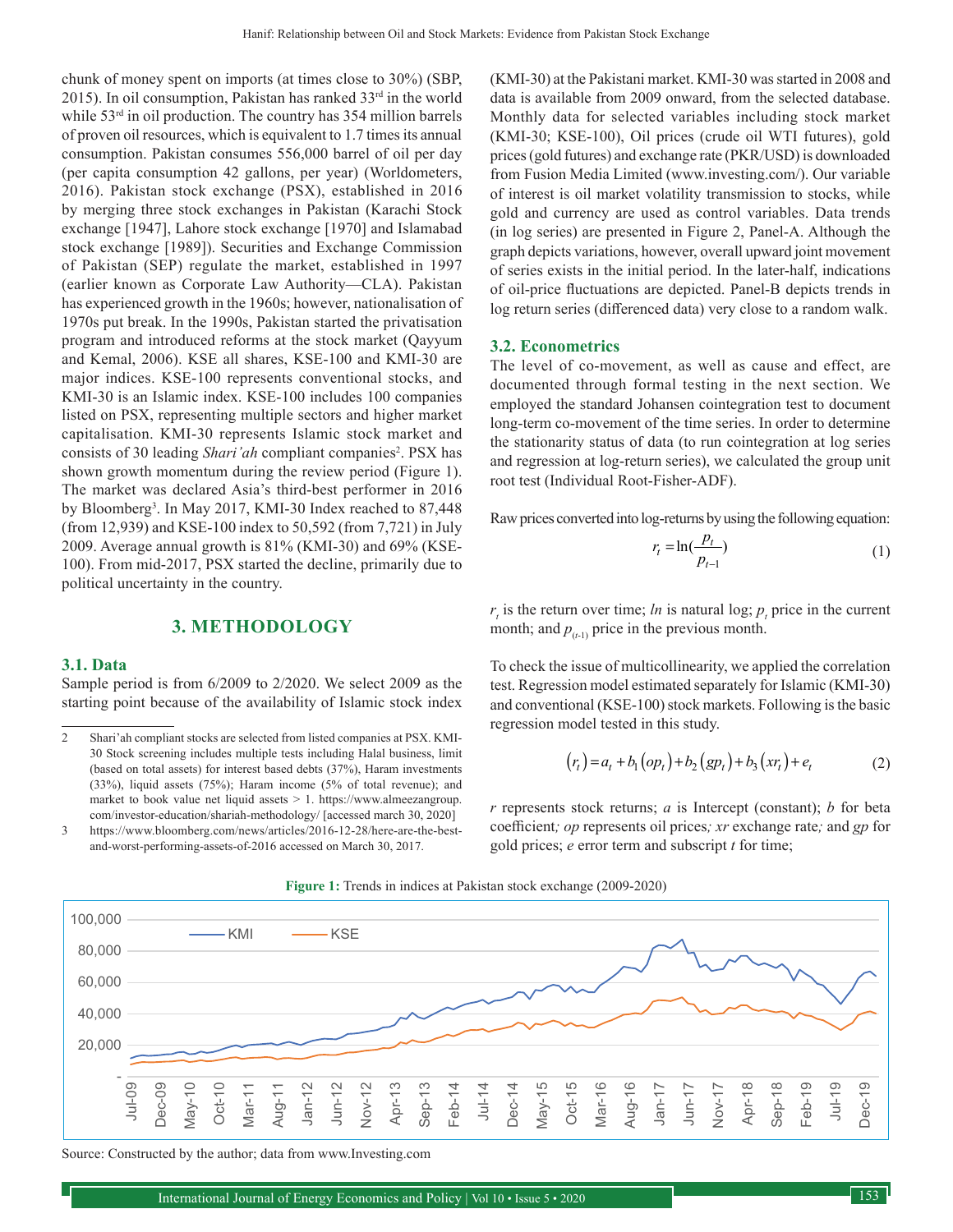

**Figure 2:** Data trends (2009-2020). Panel-A. Trends in log series. Panel-B. Trends in return series

Source: Constructed by the author; monthly raw prices data for period 06/2009 to 02/2020 from www.investing.com. Panel-A depicts log series and Panel-B displays log-return series

We select the KSE-100 index as a proxy for the conventional stock market and KMI-30 index for Islamic stocks. Oil market proxied by crude oil futures historical prices and the gold market is represented by gold futures historical data, while the exchange rate is historical PKR/USD historical data. Literature suggests an association of oil and stock market in both directions (positive and negative). Also, the literature suggests a lack of integration of oil and stocks; however, evidence on joint movement outnumber the independent movements (see literature section). We expect a positive association of oil and stock market following the hypothesis of demand push in prices of oil—an indication of increased production and booming markets.

# **4. ANALYSIS AND RESULTS**

# **4.1. Descriptive Statistics**

We start our analysis through descriptive statistics (Table 1). As per results, highest monthly returns for the selected period are reported for stock markets (KMI 1.34% and KSE 1.30%) and least positive returns are for the gold market. Average monthly returns for oil prices are negative (−0.22%), signifying higher decline than the increase in oil prices during the sample period. Median values are far from mean for all series, signifying the issue of outliers. Highest coefficient of variation (a relative measure of variations) is reported for oil prices and least for the exchange rate. Kurtosis of all series are close to 3.00 except for exchange rate. Jerque-Bera values are in normality zone, except for the exchange rate. Trends in the log return series, presented in Figure 1-Panel-B, confirm that differenced data is close to normality.

# **Table 1: Descriptive statistics (return series)**

| <b>Description</b> | <b>KMI</b> | <b>KSE</b> | <b>OP</b> | <b>PKR/USD</b> | Gold   |
|--------------------|------------|------------|-----------|----------------|--------|
| Mean               | 0.0134     | 0.0130     | (0.0022)  | 0.0049         | 0.0040 |
| Median             | 0.0189     | 0.0198     | 0.0092    | 0.0009         | 0.0011 |
| St. deviation      | 0.0535     | 0.0522     | 0.0851    | 0.0172         | 0.0445 |
| Coef. Variation    | 3.99       | 4.02       | (37.94)   | 3.53           | 11.09  |
| <b>Skewness</b>    | $-0.2353$  | $-0.2202$  | $-0.4983$ | 2.0756         | 0.0556 |
| Kurtosis           | 2.8199     | 2.9066     | 3.4839    | 15.2609        | 3.2151 |
| Jerque-Bera        | 1.3159     | 1.0483     | 6.3717    | 884.5468       | 0.3088 |
| Probability        | 0.5178     | 0.592      | 0.0413    | 0.0000         | 0.8569 |

Source: Constructed by the author; monthly raw prices data for period 06/2009 to 02/2020 from www.investing.com

#### **4.2. Stationary Testing**

Results of unit root testing are presented in Table 2. Group unit root testing are presented in panel-A. ADF-Fisher Chi-square value, as well as ADF-Choi Z-stat., confirm the presence of unit root in log series which is disappeared at the first difference (log return series). Similarly, individual unit-roots of all series depict unit root at log-level but not on the first difference (see Probability values). Unit root results indicate that data is non-stationary at log-level and stationary at log-return—leading to fitness for cointegration at log-level and regression at log-returns.

#### **4.3. Cointegration Testing**

Results of long-run integration through application of Johansen model are presented in Table 3. Lag-length is selected by the lag-length criterion of AIC. Lag 1-1 is found appropriate for the selected time series. We applied EViews option six to determine the appropriate model for the calculation of cointegration. Model-2 (Trend assumption: No deterministic trend [restricted constant])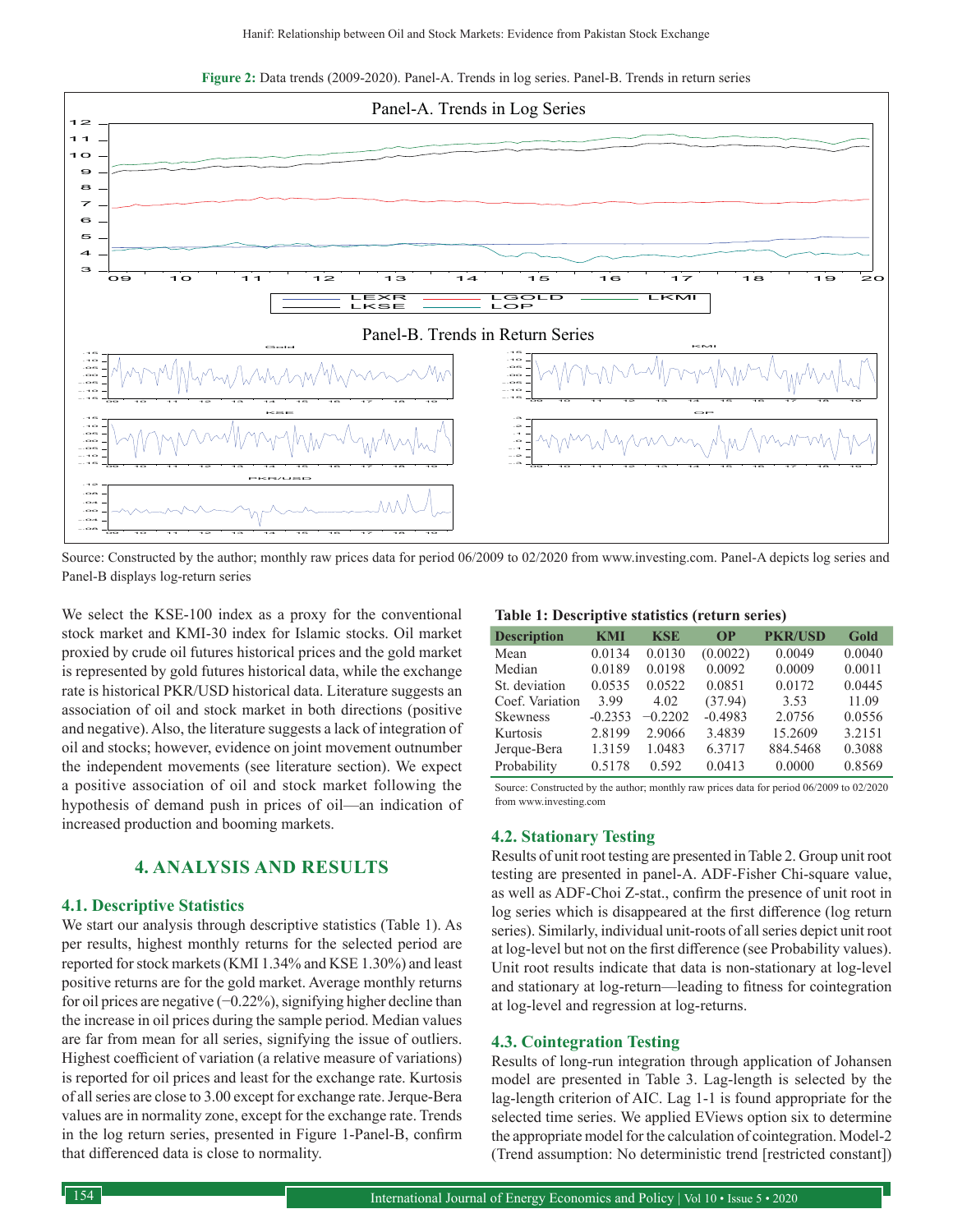#### **Table 2: Unit root testing**

| <b>Variables</b>           | <b>At Level</b>   |                    | <b>Statistics</b> | At first difference | <b>Results</b> |
|----------------------------|-------------------|--------------------|-------------------|---------------------|----------------|
|                            | <b>Statistics</b> | <b>Probability</b> |                   | Probability**       |                |
| Panel-A. Group Testing     |                   |                    |                   |                     |                |
| ADF-Fisher Chi-square      | 13.42             | 0.20               | 350.61            | 0.00                | I(1)           |
| ADF-Choi Z-stat            | $-0.15$           | 0.43               | $-17.87$          | 0.00                | I(1)           |
| Panel-b. Individual Series |                   |                    |                   |                     |                |
| KMI                        |                   | 0.14               |                   | 0.00                | I(1)           |
| <b>KSE</b>                 |                   | 0.24               |                   | 0.00                | I(1)           |
| Gold                       |                   | 0.06               |                   | 0.00                | I(1)           |
| Oil                        |                   | 0.57               |                   | 0.00                | I(1)           |
| <b>Exchange Rate</b>       |                   | 0.99               |                   | 0.00                | $I_{(1)}$      |

Source: Constructed by the author; monthly raw prices data for period 06/2009 to 02/2020 from www.investing.com. \*\*Probabilities for Fisher tests are computed using an asymptotic Chi-square distribution; All other tests assume asymptotic normality

#### **Table 3: Cointegration testing**

| Panel-A No. of $CE(s)$ | Null        | Alternate     | Eigen value | λ trace          | $0.05 \mathrm{C}$ . V | Prob.*   | <b>Lags</b> |
|------------------------|-------------|---------------|-------------|------------------|-----------------------|----------|-------------|
| 01                     | $H_0 r = 0$ | $H \cdot r =$ | 0.243       | 83.78            | 76.97                 | 0.013    | $1 -$       |
| Panel-B                | Null        | Alternate     | Eigen value | $v_{\text{max}}$ | $0.05 \text{ C.V}$    | $Prob.*$ | Lags        |
| 01                     | H, $r = 0$  | r > 0         | 0.243       | 35.13            | 34.80                 | 0.045    | I-          |

Source: Constructed by the author; monthly raw prices data for period 06/2009 to 02/2020 from www.investing.com

is found appropriate with one cointegration equation under both criteria (Trace test and Max-eigenvalue test). As depicted in the table, calculated values of both tests ( $\lambda$  trace and  $\lambda_{\text{max}}$ ) are higher than critical values at 5% significance level—leading to evidence of co-movement among selected time series in the long run.

Trace test and max-eigenvalue test indicate 1 cointegrating equation at the 0.05 level; \*Mackinnon-Haug-Michelis (1999) P-values; Sample (adjusted): 2009M09-2020M02; Trend assumption: No deterministic trend (restricted constant); Series: LEXR LGOLD LKMI LKSE LOP.

#### **4.4. Multicollinearity**

In order to proceed formally to test the regression model, it is recommended to check the multicollinearity status between independent variables. We have three independent variables in this study—oil prices, gold prices and exchange rate. As depicted in Table 4, the highest correlation is between two stock market indexes, but they are not used in any regression model together (as independents). In the case of independent variables, the highest correlation is depicted by oil prices and gold market (19%) indicating clarity of series from multicollinearity. However, interestingly there are positive as well as negative correlations. For example, two variables gold prices and exchange rate show negative correlations with the stock market, and only oil prices display a positive association with dependent variables (as expected). Such indications will be confirmed through formal testing—regression analysis (in the following section).

#### **4.5. Regression Analysis**

After testing for long-run co-movement, unit root, and multicollinearity, we employed the formal test of regression based on our model (see research methodology section), and results are reported in Table 5. We estimated two equations separately for conventional (KSE-100) and Islamic (KMI-30) indices. Panel-A

### **Table 4: Correlation**

| таміс і: Соггенимі        |            |            |          |       |
|---------------------------|------------|------------|----------|-------|
| <b>Description</b>        | <b>KMI</b> | <b>KSE</b> | OP       | Gold  |
| Islamic market (KMI)      | 1.00       |            |          |       |
| Conventional market (KSE) | 0.957      | 1.00       |          |       |
| Oil prices (OP)           | 0.270      | 0.235      | 1.00     |       |
| Gold prices (GP)          | $-0.088$   | $-0.168$   | 0.186    | 1.00  |
| Exchange rate (XR)        | $-0.191$   | $-0.181$   | $-0.058$ | 0.047 |

Source: Constructed by the author; monthly raw prices data for period 06/2009 to 02/2020 from www.investing.com

depicts the results of a conventional index. The overall fitness of the model is functional as depicted by Durbin-Watson stat close to 2.00 and the probability of F stat. (0.000). Adjusted R Square is close to 11% (not very high) indicating the role of other variables in the creation of volatility in Pakistani market. However, this study documents the role of international markets (oil, gold and currency) in stock prices at PSX. Variable of our interest (oil market) depicts a significant positive impact on stock returns. The beta coefficient of oil prices is 16% and significant at 1% level. The results signify the positive impact of oil price shocks on stock returns at PSX. Likewise, gold prices do contribute to stock return variations negatively. The beta coefficient of gold is −25% (significant at 5%). However, the exchange rate, although it carries a higher beta coefficient (−47%), is significant at the 10% level.

Results for Islamic index (KMI-30) are presented in Panel-B (Table 5). The overall fitness of the model is appropriate as depicted by the probability value of F stat. (0.00) and Durbin-Watson stat (2.00). Adjusted R square (10%) is not on the higher side—an indication of other factors in variations of stock returns. Oil prices explain 18% (slightly higher than KMI-100) variations in stock returns and significant at 1% level. Gold prices do contribute up to 16% variations but not significant (even at 10%)—an indication of lack of diversification in the gold market by Islamic investors, surprisingly. Currency market shows a negative association of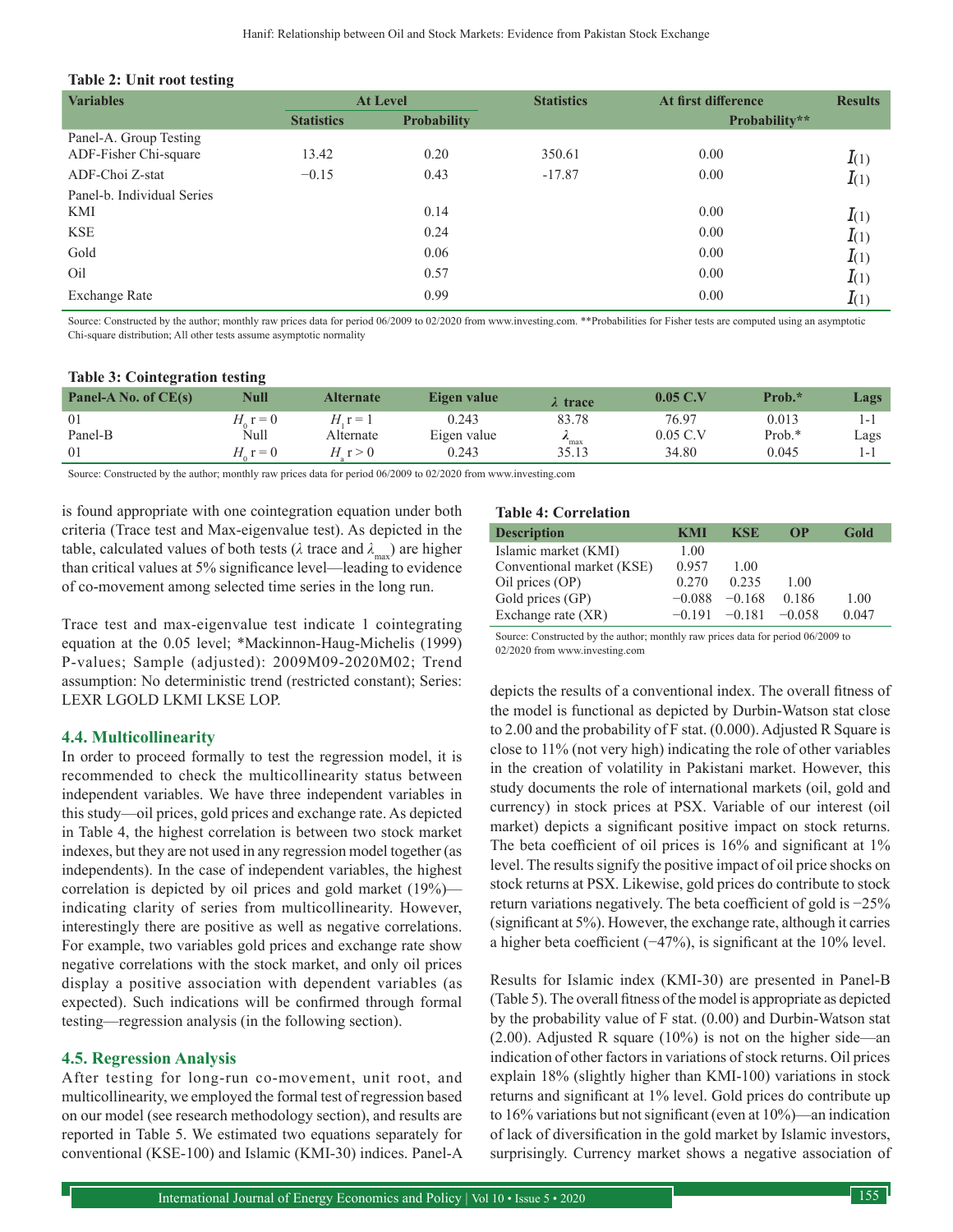| Table 5: Regression results Pakistan stock exchange |  |  |  |
|-----------------------------------------------------|--|--|--|
|-----------------------------------------------------|--|--|--|

| <b>Model</b> | $Ad-R^2$                 | <b>Constant-Coef.</b> | <b>OP-Coef.</b>   | Gold-Coef.        | XR-Coef.          |
|--------------|--------------------------|-----------------------|-------------------|-------------------|-------------------|
|              | D-W Stat. (Prob-F stat.) | T stat. (P value)     | T stat. (P value) | T stat. (P value) | T stat. (P value) |
| Panel-A. KS  |                          |                       |                   |                   |                   |
| $E-100$      | 0.105                    | 0.016                 | $0.162*$          | $-0.247$          | $-0.472$          |
| Conventional | 1.977                    | 3.646                 | 3.088             | $-2.453$          | $-1.846$          |
| Market       | (0.000)                  | (0.000)               | (0.002)           | (0.015)           | (0.067)           |
| Panel-B. KM  |                          |                       |                   |                   |                   |
| $I-30$       | 0.100                    | 0.017                 | $0.179*$          | $-0.161$          | $-0.522$          |
| Islamic      | 2.004                    | 3.620                 | 3.313             | $-1.553$          | $-1.986$          |
| Market       | (0.001)                  | (0.000)               | (0.001)           | (0.122)           | (0.049)           |

Source: Constructed by the author; monthly raw prices data for period 06/2009 to 02/2020 from www.investing.com. \*Significant at 1%

higher degree (−52%) and significant at 5% level. It may be indicating discouragement for Islamic investors abroad due to depreciation of Pakistani currency against the dollar.

The negative association of stocks with gold indicates the selling of stocks to buy gold (when gold prices rising as opposed to stocks). Similarly, depreciation in local currency discourages foreign investors from investing in stocks because of lesser profits after conversion back into foreign currency. Positive association with oil prices is an indicator of the demand-pull rise in oil prices, signalling more production and booming businesses.

# **5. CONCLUSION**

This study documents the role of global markets (oil, gold and currency) in stock return variations at PSX, with a focus on oil prices, for a period 2009-2020. We document findings through the application of cointegration and regression techniques. Johansencointegration test suggests long-run integration of selected time series. Regression findings suggest oil prices cause variations in stock return generation process at PSX, including conventional and Islamic indexes. The positive association between stocks (dependent) and oil prices (independent) is highly significant (at 1%) in multiple regression settings which include gold and exchange rate as control variables. Control variables do cause variations in stock returns but significant at a higher level with negative coefficients. Pakistan is a net oil-importing country, and these results support the demand push inflation hypothesis in the oil market—signalling for increased economic activity.

Policy recommendations include NOT to diversify in oil market and stocks at PSX. However, investors may get a signal from the global oil market about the future movements of PSX while designing portfolio strategies. For the public sector, we recommend long term contracts with oil-exporting countries for continuity in the supply of oil for the smooth running of the economy. Pakistan needs to engage with GCC in the trade of agricultural goods for oil to lessen the burden on the current account. Additionally, economic managers of the country need to be very careful in exchange rate management to avoid negative consequences of devaluation.

# **REFERENCES**

Abdulrahman. (2020), Long run association of stock prices and crude oil prices: Evidence from Saudi Arabia. International Journal of Energy Economics and Policy, 10(2), 124-131.

- Alexander, B. (2017), Does oil prices uncertainty affect stock returns in Russia: A bivariate generalized autoregressive conditional heteroskedasticity-in-mean approach. International Journal of Energy Economics and Policy, 7(4), 224-230.
- Ammar, L.R., Mahmoud, A.S. (2020), Dynamic linkages between the oil spot, oil futures, and stock markets: Evidence from Dubai. International Journal of Energy Economics and Policy, 10(1), 377-383.
- Ankit, S., Sasmita, G., Harsh, V., Sujeet, S., Rohan, S., Vishwaroop, S. (2018), Relationship between crude oil prices and stock market: Evidence from India. International Journal of Energy Economics and Policy, 8(4), 331-337.
- Berna, A., Istemi, B. (2015), Crude oil price shocks and stock returns: Evidences from Turkish stock market under global liquidity conditions. International Journal of Energy Economics and Policy, 5(1), 54-68.
- Cai, X., Hamori, S., Yang, L., Tian, S. (2020), Multi-Horizon dependence between crude oil and East Asian stock markets and implications in risk management. Energies, 13(2), 294.
- Chang, C.L., McAleer, M., Tian, J. (2019), Modeling and testing volatility spillovers in oil and financial markets for the USA, the UK, and China. Energies, 12(8), 1-24.
- Chikezie, A.K., Ezeaku, H.C., Josaphat, U.J., Okereke, E.J. (2019), Does oil price fluctuation affect stock market returns in Nigeria? International Journal of Energy Economics and Policy, 9(1), 194-199.
- Chinnadurai, K., Murugesan, S., Balasundram, M., Sankaran, V. (2019), Relationship between crude oil price changes and airlines stock price: The case of Indian aviation industry. International Journal of Energy Economics and Policy, 9(5), 7-13.
- Ekhlas, A.H., Usama, A.M., Adebola, S.S. (2017), The influence of oil price shocks on stock market returns: Fresh evidence from Malaysia. International Journal of Energy Economics and Policy, 7(5), 235-244.
- Ewinga, B.T., Malik, F. (2016), Volatility spillovers between oil prices and the stock market under structural breaks. Global Finance Journal, 29, 12-23.
- Felix, C.A., Victor, O.O., Obiamaka, P.E., Hillary, C.E. (2019), Energy prices and the Nigerian stock market. International Journal of Energy Economics and Policy, 9(6), 33-37.
- Filis, G., Degiannakis, S., Floros, C. (2011), Dynamic correlation between stock market and oil prices: The case of oil-importing and oil-exporting countries. International Review of Financial Analysis, 20(3), 152-164.
- Hani, E.C. (2019), The impact of oil prices on stocks markets: New evidence during and after the Arab spring in gulf cooperation council economies. International Journal of Energy Economics and Policy, 9(4), 214-223.
- Hazem, M., Akhsyim, A. (2017), Oil price shocks and stock market returns in the three largest oil-producing countries. International Journal of Energy Economics and Policy, 7(5), 312-322.